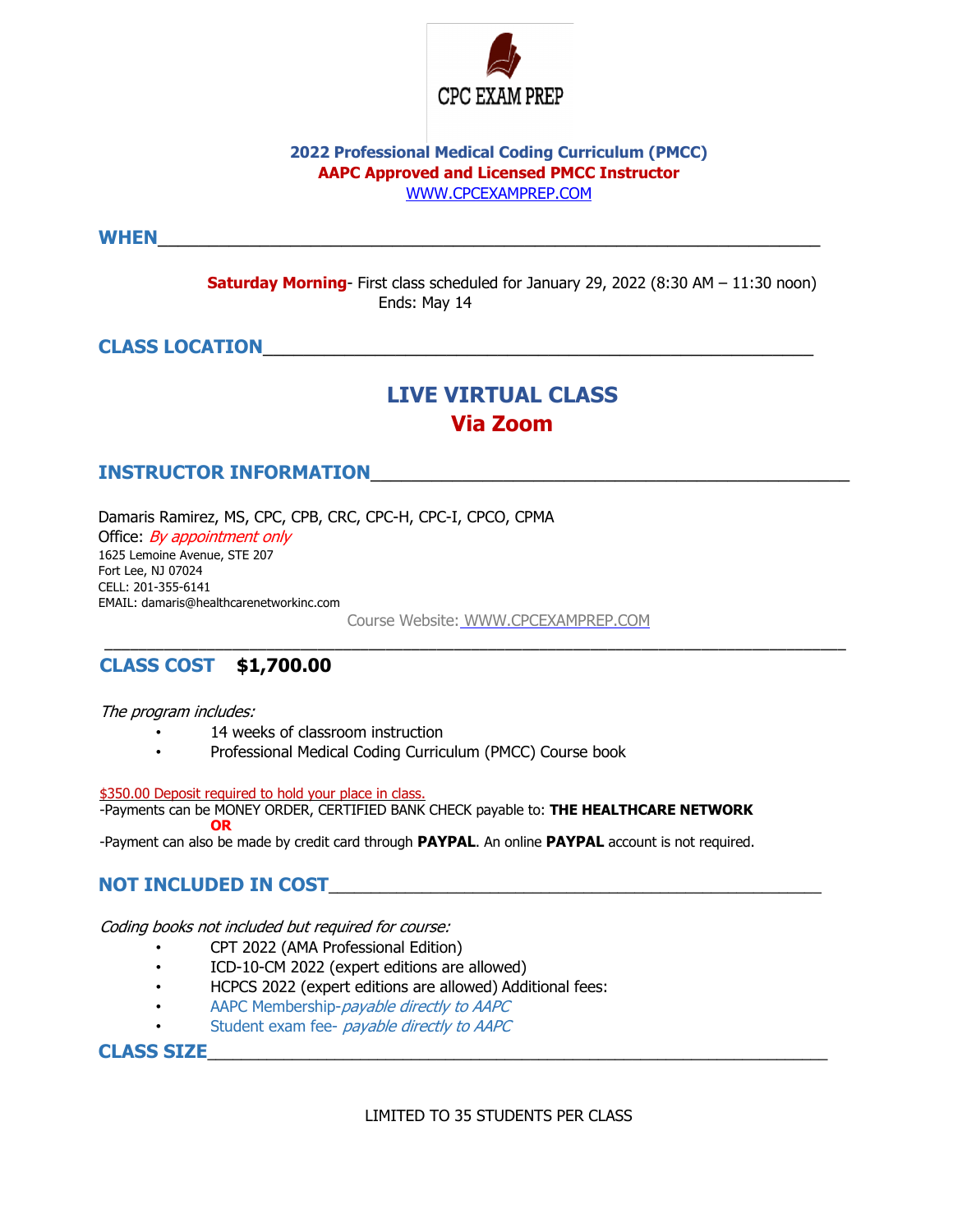# **2022 CPC EXAM PREP**

Professional Medical Coding Curriculum (PMCC)

**STUDENT ENROLLMENT AGREEMENT**

**Please print clearly** 

| STUDENT NAME                                                                                                                                                                                                                                                                              |
|-------------------------------------------------------------------------------------------------------------------------------------------------------------------------------------------------------------------------------------------------------------------------------------------|
|                                                                                                                                                                                                                                                                                           |
| <b>ADDRESS</b> on HOME <b>ADDRESS</b> and HOME <b>ADDRESS</b> and HOME <b>ADDRESS</b> and HOME <b>ADDRESS</b> and HOME <b>ADDRESS</b> and HOME <b>ADDRESS</b> and HOME <b>ADDRESS</b> and HOME <b>ADDRESS</b> and HOME <b>ADDRESS</b> and HOME <b>ADDRESS</b> and HOME <b>ADDRESS</b> and |
| <b>AAPC Membership:</b> $\Box$ No $\Box$ If Yes -- membership #: $\Box$                                                                                                                                                                                                                   |
|                                                                                                                                                                                                                                                                                           |
|                                                                                                                                                                                                                                                                                           |
|                                                                                                                                                                                                                                                                                           |
| <b>Experience in healthcare field:</b>                                                                                                                                                                                                                                                    |
| $\Box$ None                                                                                                                                                                                                                                                                               |
| $\Box$ Yes, but not in billing. Specify-( $\Box$                                                                                                                                                                                                                                          |
|                                                                                                                                                                                                                                                                                           |
| <b>PAYMENT OPTIONS: Saturday #CEPCNJ0922</b>                                                                                                                                                                                                                                              |
| $\Box$ Option A: Standard Registration - Payment in FULL \$1,700.00<br>(Full payment due by January 28, 2022)                                                                                                                                                                             |
| □ Option B: Standard Registration- PAYMENT PLAN \$1,795.00<br>(The \$95 additional fee is for administration of payment plan)                                                                                                                                                             |
| You must pre-register (\$295 non-refundable deposit) to reserve a seat at www.cpcexamprep.com<br>Payment Type: □ Cash □ Money Order □ Certified Checks<br>n Credit Card/Debit Card (PAYPAL ONLY)*<br>*For PayPal you will receive an invoice from the instructor.                         |
|                                                                                                                                                                                                                                                                                           |

\_\_\_\_\_\_\_\_\_\_\_\_\_\_\_\_\_\_\_\_\_\_\_\_\_\_\_\_\_\_\_\_\_\_\_\_\_\_\_\_\_\_\_\_\_\_\_\_\_\_\_\_\_\_\_\_\_\_\_\_\_\_\_\_\_\_\_\_\_\_\_\_\_\_\_\_\_\_